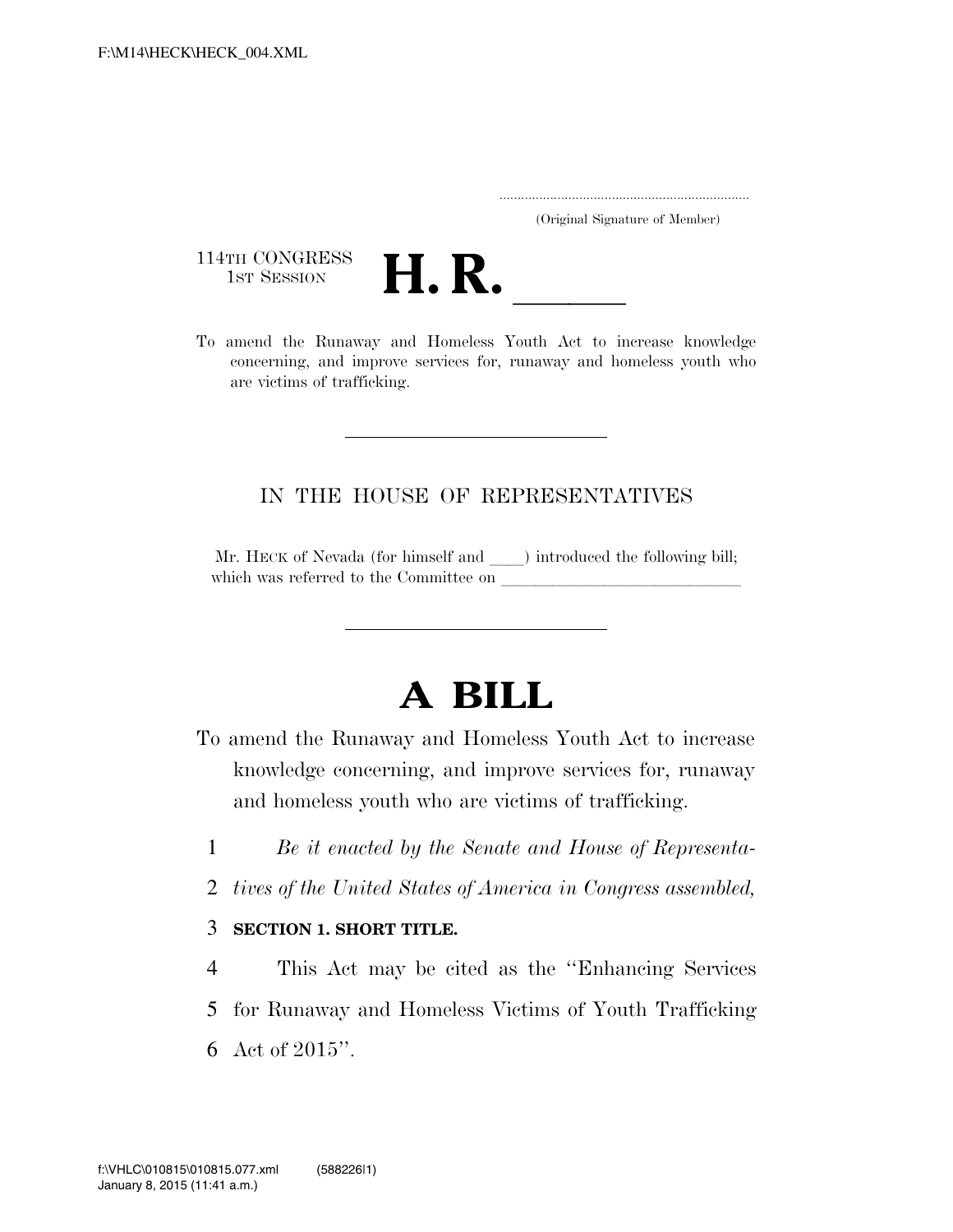2

## 1 **SEC. 2. AMENDMENTS.**

2 The Runaway and Homeless Youth Act (42 U.S.C. 3 5701 et seq.) is amended—

4 (1) in section  $343(b)(5)$ —

5 (A) in subparagraph  $(A)$  by inserting ", se-6 vere forms of trafficking in persons (as defined 7 in section 103(9) of the Trafficking Victims 8 Protection Act of 2000 (22 U.S.C. 7102(9))), 9 and sex trafficking (as defined in section 10  $103(10)$  of such Act  $(22 \text{ U.S.C. } 7102(10)))''$ 11 before the semicolon at the end;

 (B) in subparagraph (B) by inserting '', severe forms of trafficking in persons (as de- fined in section 103(9) of the Trafficking Vic- tims Protection Act of 2000 (22 U.S.C. 7102(9))), and sex trafficking (as defined in section 103(10) of such Act (22 U.S.C.  $7102(10)$ )'' after "assault"; and

19 (C) in subparagraph (C) by inserting ", in- cluding such youth who are victims of traf- ficking (as defined in section 103(15) of the 22 Trafficking Victims Protection Act of 2000 (22 U.S.C. 7102(15)))'' before the semicolon at the end; and

25 (2) in section  $351(a)$  by striking "or sexual ex-26 ploitation'' and inserting ''sexual exploitation, severe